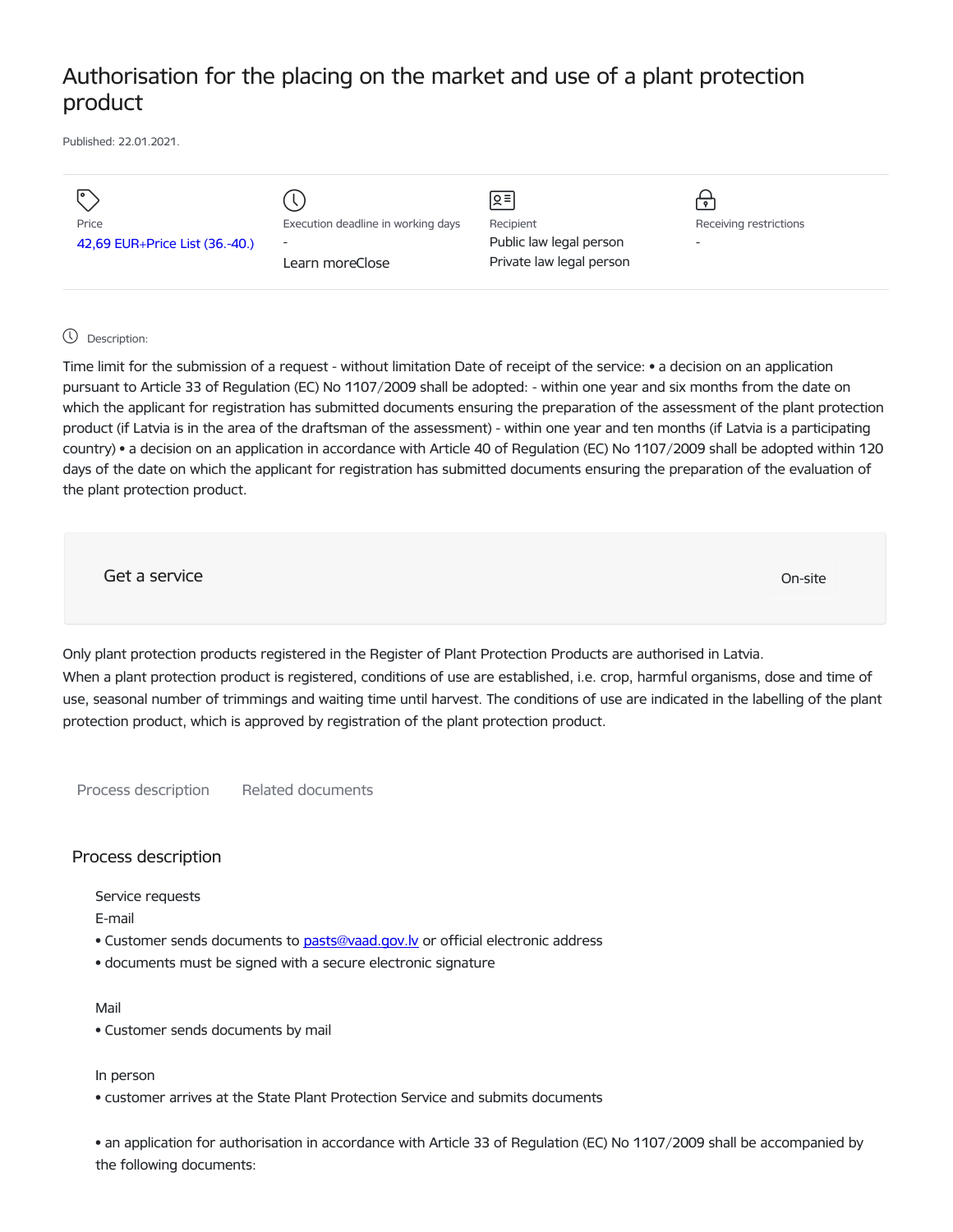- complete documentation and summary of each of the data requirements for the plant protection product concerned

- for each active substance, safener and synergist contained in a plant protection product, complete and summary

documentation for each point of the requirements for the active substance, safener and synergist concerned

- justification for each test or study involving vertebrate animals for measures taken to avoid animal testing and repeated testing and testing on vertebrate animals

- the justification why the submitted test and study reports are necessary for the granting of the first authorisation or for amending the conditions of the authorisation

- a copy of the application for a maximum residue limit, as referred to in Article 7 of Regulation (EC) No 396/2005, or the reasons for not providing such information

- draft labelling

• an application for authorisation in accordance with Article 40 of Regulation (EC) No 1107/2009 shall be accompanied by the following documents:

- a copy of the authorisation granted in the Member State of reference and a translation of the authorisation into Latvian - an official statement that the plant protection product is identical to that for which authorisation was issued in the Member State of reference

- complete or summary dossiers in accordance with Article 33(3) of Regulation (EC) No 1107/2009

- the assessment report of the reference Member State containing information on the assessment of the plant protection product and the relevant decision

The State Plant Protection Service shall:

- review the documents submitted;
- carry out an assessment of the authorisation;
- take a decision and issue an authorisation for the placing on the market and use of a plant protection product;
- register the plant protection product in the Register of Plant Protection Products;

• issue a marketing authorisation.

#### Payment for service

The service must be paid in accordance with the invoice of the State Plant Protection Service, drawn up on the basis of Cabinet Regulation No. 493 of 12 July 2012, Schedule of State Plant Protection Service Charge Services, Annex 2, paragraphs 36 and 37, or paragraph 39 or paragraph 40 (see section "Other information") - "Legislative acts" '):

- for an application in accordance with Article 33 of Regulation (EC) No 1107/2009:
- EUR 16363,01 (if Latvia is in the area of the draftsman of the assessment)
- EUR 2845,74 (if Latvia is a participating country)
- for an application pursuant to Article 40 of Regulation (EC) No 1107/2009, EUR 2845,74

Service Fee Properties Consignee: State Plant Protection Service Registration No 90000042982 Account No. LV47TREL2160320005000 Bank: Treasury BIC: TRELLV22

#### Payment of state fee

In accordance with Section 7, Paragraph 2 of the Plant Protection Law, the State fee of EUR 42,69 shall be paid for registration and maintenance of a plant protection product in the register, on the basis of Cabinet Regulation No. 139 of 20 February 2007, Regulations regarding the State fee rates and the procedures for payment thereof regarding plant protection products register, plants subject to phytosanitary control and plants section 2 of the register of persons involved in the circulation of products and the register of labels for wood packaging.